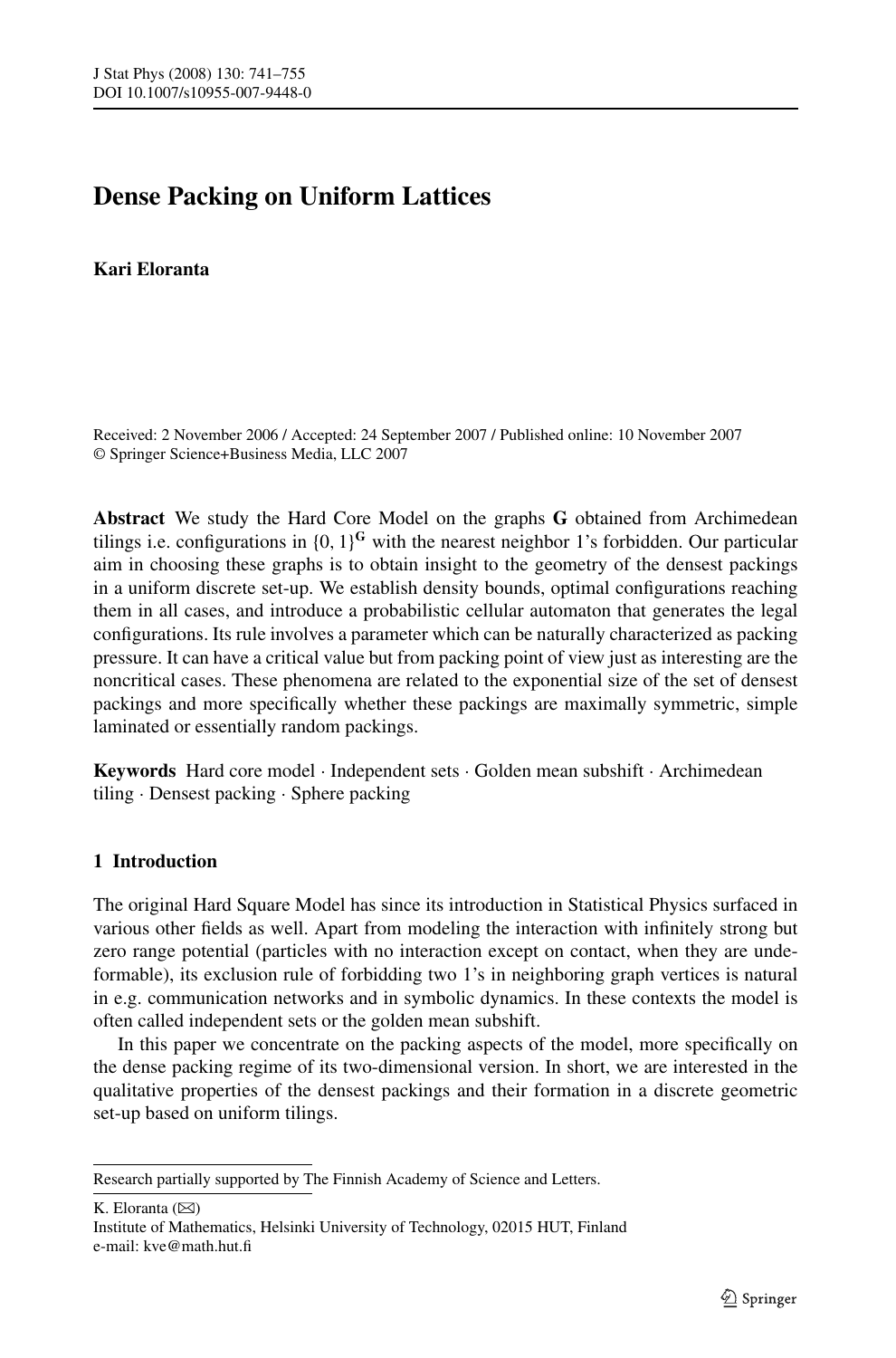First we characterize the geometric and density properties of the optimal packings of 1's. After this we introduce a probabilistic cellular automaton that is parametrized by packing pressure. There may or may not be a dynamic phase transition as this parameter approaches its maximum. Through this formulation we will be able to see the connection between criticality and packing type. In the first case there is a phase transition and the densest packings form a finite set of laminated packings. The mechanism resulting in the critical behavior is in all our cases the same, a voter rule embedded in the hard core rule. The second, noncritical, case corresponds to the set of densest packings being exponentially large. This is due to the existence of a local move on the densest packings. In this class the optimal configurations are generically random packings. Finally there seems to be a qualitatively different "borderline case" corresponding to existence of a non-local move resulting in random laminated packings. To further characterize this case as well as some related phenomena we also investigate a few cases beyond uniform lattices.

This work is partly motivated by recent advances in packing in continuous space set-ups (see e.g. [\[5](#page-14-0), [6](#page-14-0)]). The overall picture from our 14 lattices compares interestingly with these results. Of particular interest is the fact that in  $\mathbb{R}^n$ ,  $n \ge 1$  but "small", the densest packings are believed to be lattice or random lattice packings (also in some exceptional dimensions like 24). On the other hand for high *n* as well as in other "big spaces" like the hyperbolic space some type of random packings are expected to prevail. In our discrete set-up the random packings surface already in planar uniform graphs.

#### **2 Set-Up: the Rule and the Archimedean Graphs**

Let **G** be a graph. In all but one of the cases considered in this paper it will be planar. We measure distance, *d*, on **G** by hop count i.e. by computing the minimal number of edges that need to be traversed to move from vertex *x* to *y.* The (punctured) neighborhood of nearest neighbors of a vertex *x* is  $N_x = \{y \in G \mid d(x, y) = 1\}$ *.*  $|N_x|$  is the vertex **degree** of *x* in G.

Our configurations, which form a subset of  $\{0, 1\}^{\mathbb{G}}$ , are defined by the local

## **Hard Core Rule:** If there is a 1 at the vertex x then on  $N_x$  the configuration must be all-0.

Denote the set of such legal configurations by  $X_G^{hc}$ .

Most earlier studies on the hard core model have concentrated on the square lattice or more generally on  $\mathbb{Z}^d$ . Additional results exist on the triangular lattice, on trees and a few other set ups, see e.g. [[1,](#page-14-0) [4,](#page-14-0) [10\]](#page-14-0). While the model on a graph is the most general one, it is not the natural set-up when one is interested in the packing aspect. Graph as a purely topological object needs to be augmented with a metric structure so that the nearest neighbors are in some sense also geometric neighbors.

**Z**2, **T** (triangular lattice) and **H** (honeycomb lattice) are the vertex and edge sets of the three **regular tilings** of the plane. Their most immediate generalizations arise from the **uniform** or **Archimedean tilings**. While the regular tilings are constructed by tiling the plane with a single type of regular convex polygon, for uniform tilings a mixture of the different types of these polygons is allowed. Turns out that there are 11 such tilings of the plane. They share the common property that at each vertex the tiling looks up to rotation identical and the nearest neighbors (one edge away) are all at the same Euclidean distance away which we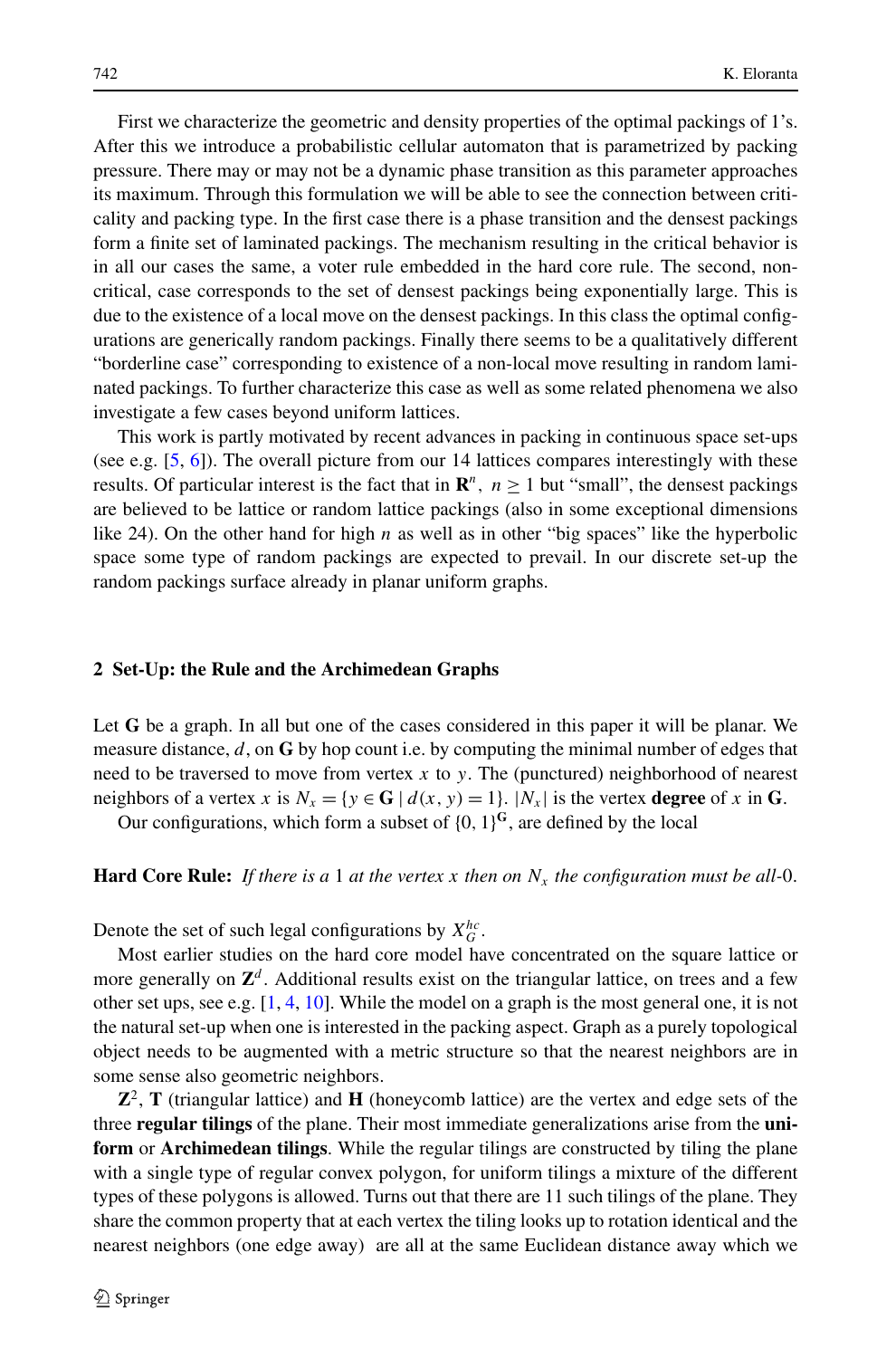<span id="page-2-0"></span>

**Fig. 1** The Archimedean graphs. The *fine lines* indicate the graph edges. For the details superimposed in *bold* see the text

take to be the unit. The code names of the tilings are obtained by circling a vertex and recording the *n*-gons along the way. Hence  $\mathbb{Z}^2$  is  $4^4$ , the triangular lattice is  $3^6$  etc. For more on properties of the these tilings see [\[11\]](#page-14-0). From now on we shall view the vertex and edge sets of the Archimedean tilings as geometric graphs, the **Archimedean graphs/lattices** (most of them are not mathematical lattices but this terminology is in use nevertheless). Figure 1 illustrates their set.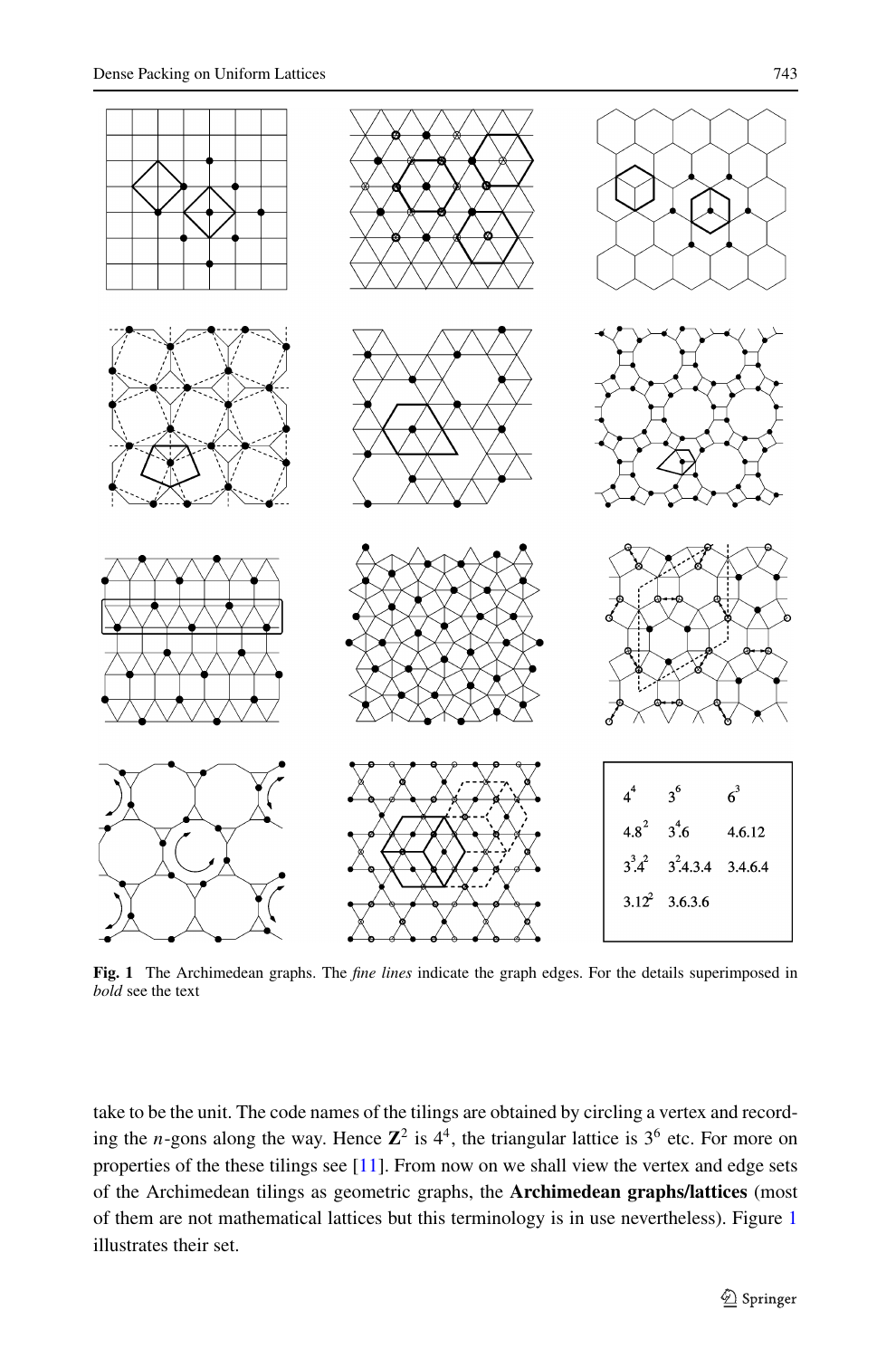## **3 Densest Packings**

#### 3.1 Maximum Density

Let us first investigate the density and geometric properties of the densest packings on the uniform lattices when the Hard Core Rule is imposed.

The **density of** 1's in a configuration  $c$  is

$$
\rho = \lim_{n \to \infty} \frac{1}{|D_n|} \sum_{x \in D_n} c(x)
$$

where the limit must exits and agree for all sequences  $\{D_n\}$  retaining their two dimensional shape as  $n \to \infty$  ( $D_n$  is a domain of size *n* lattice points on **G**). This number, when existing, is always between 0 and 1.

For some of our graphs it is immediate which sets support the densest packings (e.g. for **Z**2, the checkerboard), for others it is less obvious. We first argue the optimal densities and present samples of corresponding configurations.

Consider a vertex  $x \in G$  and the set of its second neighbors i.e. vertices two hops away,  $N_r^{(2)}$ . If  $c(x) = 1$  then by the rule on  $N_x$  the configuration is all-0. On the set  $N_r^{(2)}$  there may be both 0's and 1's. For the purposes of the upper bound argument we will ignore the configuration outside  $\{x\} \cup N_x \cup N_x^{(2)}$ . For  $y \in N_x$  let  $n_y$  be the number of *y*'s nearest neighbor 1's inside  $N_r^{(2)}$  and *n* be its average:

$$
n = \frac{1}{|N_x|} \max_{\left\{\begin{subarray}{l} \text{legal conf.} \\ \text{on } N_x^{(2)} \end{subarray}\right\}} \sum_{y \in N_x} n_y.
$$

Note that  $n|N_x|$  always majors max  $|\{z \in N_x^{(2)} | c(z) = 1\}|$  which is the discrete analog of the **kissing number** of the sphere packing (see e.g. [[5\]](#page-14-0)).

**Proposition 1** *On an Archimedean graph of degree d and second neighbor mean occupancy n the global configuration density of* 1*'s is bounded from above by*

$$
\overline{\rho} = \frac{1}{1 + \frac{d}{n+1}}.
$$

*Proof* For the 1 at *x* there are *d* 0's neighbored by at most *dn* 1's in  $N_r^{(2)}$ . Hence the average number of 1's each 0 is shared by is at most  $n + 1$ . Equivalently, on the average for each 1 there are at least  $d/(n+1)$  0's. On an Archimedean graph d is constant and since all neighborhoods are rotations of each other *n* is constant, too. Hence the bound holds at every vertex on the graph and the upper bound follows.  $\Box$ 

#### *Remark*

- 1. The result is actually more general than our set-up and also applies e.g. to homogeneous trees:  $n = d - 1$ , hence  $\overline{\rho} = 1/2$  always.
- 2. Despite its simplicity the bound is often tight. For example for the square lattice we have  $d = 4$ ,  $n<sub>y</sub> \equiv 3$  hence  $n = 3$  and  $\overline{\rho} = 1/2$ . Indeed it is tight for the first five and last two Archimedean graphs as listed in Table [1](#page-5-0).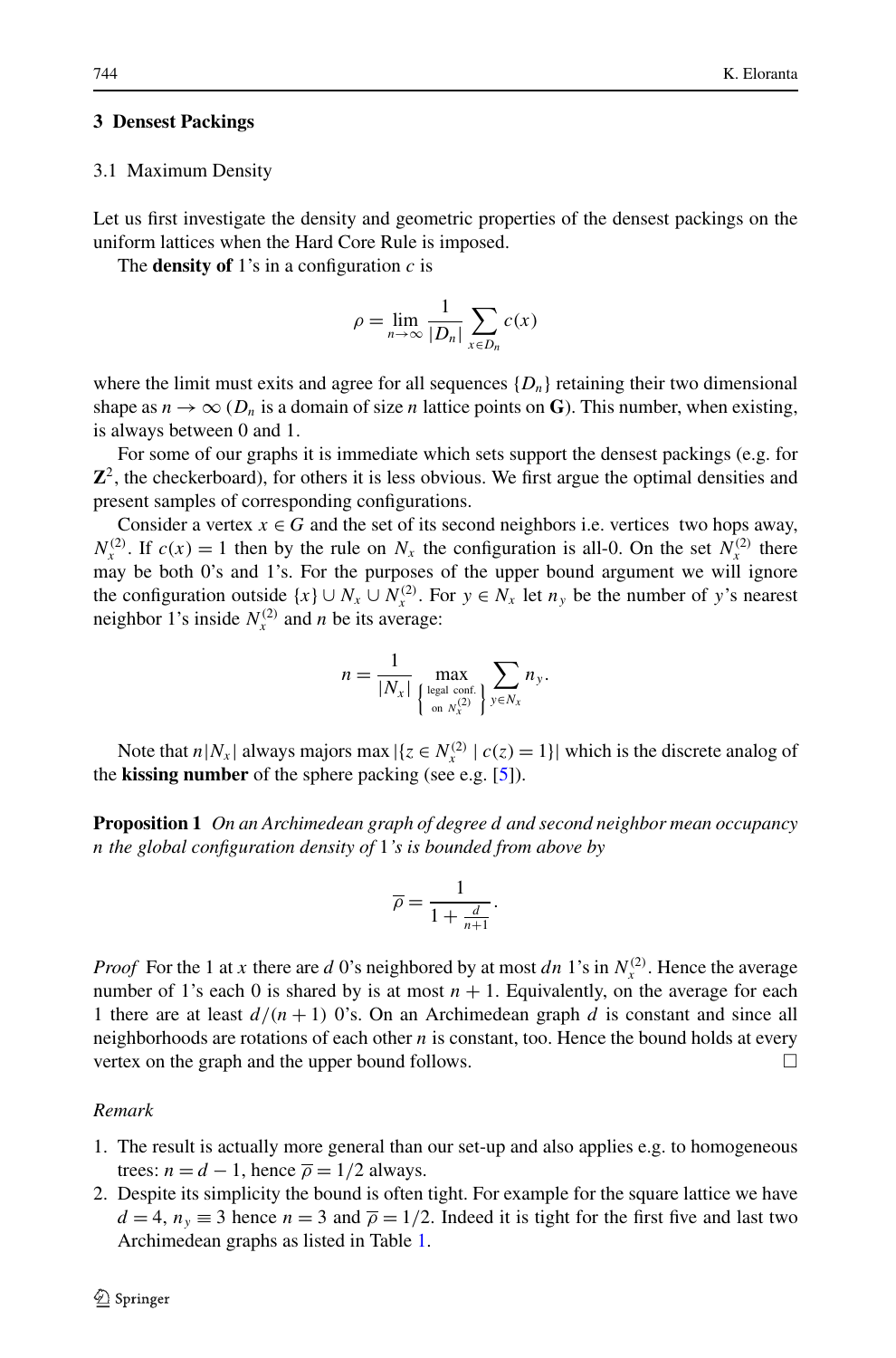For the remaining Archimedean cases the density bound is argued as follows.

**Proposition 2** For  $(3^2.4.3.4)$ ,  $(3^4.6)$ ,  $(3^3.4^2)$  and  $(3.4.6.4)$  the maximal density is  $1/3$ .

*Proof* The infinite limit density bounds follow from the following arguments for configurations on a finite torus.

*(*3*.*4*.*6*.*4*)* : the graph is made of disjoint unit triangles (all unit edges) and since each can support at most one 1, the density is at most 1*/*3*.*

*(*32*.*4*.*3*.*4*)*: each vertex is shared by three unit triangles, hence in the configuration the number of vertices is the same as the number of triangles. Since each triangle can carry at most one 1 the given bound follows.

*(*3<sup>4</sup>*.*6*)*: each vertex is shared by four unit triangles, hence the number of triangles is 4*/*3 of the number of sites. Therefore the number of 1's is bound by 1*/*4 of the number of triangles which implies the bound 1*/*3*.*

*(*33*.*4<sup>2</sup>*)*: in each horizontal strip of triangles every 1 forces two 0's to its right implying the bound.  $\Box$ 

Examples of packings reaching the maximal density are shown in Fig. [1](#page-2-0) (1's are solid dots).

#### 3.2 Qualitative Features

Table [1](#page-5-0) lists some of the qualitative and quantitative packing properties of the Archimedean graphs (the first 11 lines) and three related set-ups that we analyze later. For  $\mathbb{Z}^2$  and **T** existing results from the literature have been utilized but essentially all other data presented in Table I is established in this paper.

The first three lines correspond to the regular lattices. For example the first line indicates that the optimal packing on the square lattice  $(4^4)$  is supported by one of two square lattices That the optimal packing on the square lattice  $(4^{\circ})$  is supported by one of two square lattices each have (with lattice spacing  $\sqrt{2}$ , tilted by  $\pi/4$ , hence diamond tile) which as sublattices each have density 1*/*2*.* As a packing it is simply what we would get by stacking the densest packings on one lower dimension, **Z**, therefore it is denoted by L for a **laminated packing**.

The first seven cases are similar, call them **rigid**: for each graph there is a (small) finite number of subgraphs all isometric to each other which support the densest packing and these arrangements of 1's cannot be deformed in any fashion. **Topological equivalence** means that there is a homeomorphism between the subgraph and the stated Archimedean graph (in the terminology of  $[11]$  the two graphs are of the same topological type). In all our cases the homeomorphism is actually close to the identity map so the actual subgraph "looks like" its preimage. See also Fig. [1](#page-2-0). for the geometry of the subgraphs involved (1's are indicated by the solid dots).

For *(*33*.*4<sup>2</sup>*)* the densest packing is an infinite family of **random laminated/slide packings**. If every third entry in the 2-rows made of the triangles (framed in Fig. [1\)](#page-2-0) carries a 1 they can be stacked with off-sets  $\pm 1/2$ . Hence in a square domain of  $n \times n$  vertices there are approximately  $e^{h^{(1)}n}$ ,  $h^{(1)} = \frac{1}{2} \log 2$  different packings all with  $\rho = 1/3$  (the superindex of *h* refers to this being a 1-dimensional entropy).

The remaining three cases *(*3*.*4*.*6*.*4*)*, *(*3*.*122*)* and *(*3*.*6*.*3*.*6*)* (Kagomé lattice) are yet qualitatively different from those above. In all three the densest packings are essentially **random packings**. They all have  $\rho = 1/3$  packings that allow **local moves**: local exchanges of 0's and 1's between neighboring lattice sites (which preserve the legality of the configuration). Because of the locality of this action the number of packings in a domain of  $n \times n$  vertices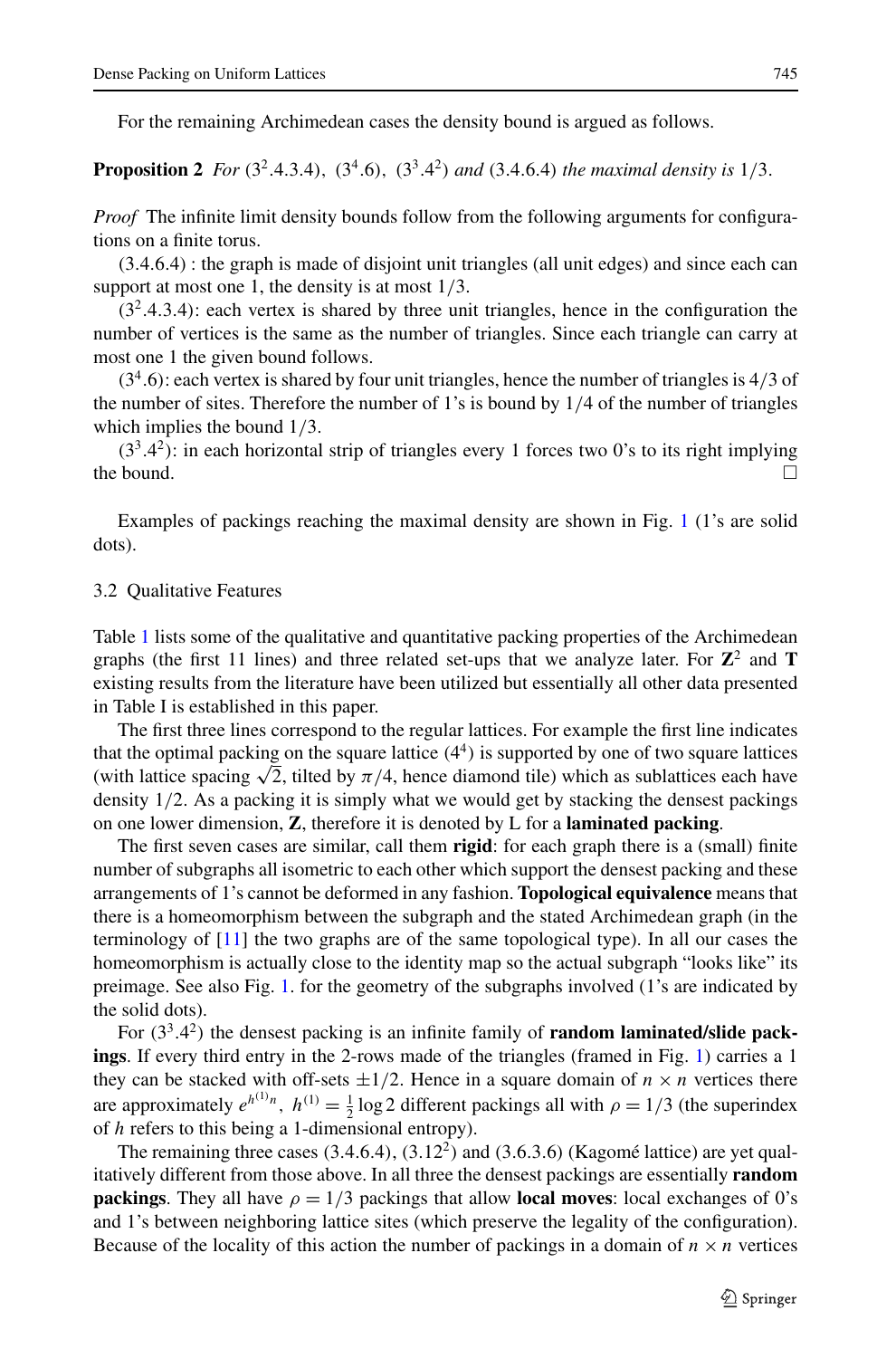| Graph                    | Optimal subgraphs,<br>multiplicity, tiles                  | Pack.<br>type | $\rho$ | Critical pressures & densities,<br>residual entropies |
|--------------------------|------------------------------------------------------------|---------------|--------|-------------------------------------------------------|
| $(4^4)$ $(\mathbb{Z}^2)$ | $\sqrt{2} \mathbf{Z}^2$ , 2, diamond                       | L             | 1/2    | $p_c \approx 0.79$ , $\rho(p_c) \approx 0.36$         |
| $(6^3)$ ( <b>H</b> )     | $\sqrt{3}$ T, 2, hexagon                                   | L             | 1/2    | $p_c \approx 0.87$ , $\rho(p_c) \approx 0.4$          |
| $(3^6)$ (T)              | $\sqrt{3}$ T, 3, hexagon                                   | L             | 1/3    | $p_c \approx 0.90$ , $\rho(p_c) \approx 0.26$         |
| $(4.8^2)$                | $\simeq$ (3 <sup>2</sup> .4.3.4), 2, 5-gon                 | L             | 1/2    | $p_c \approx 0.90$ , $\rho(p_c) \approx 0.4$          |
| (4.6.12)                 | $\simeq$ (3 <sup>4</sup> .6), 2, 5-gon                     | L             | 1/2    | $p_c \approx 0.91$ , $\rho(p_c) \approx 0.42$         |
| $(3^2.4.3.4)$            | $\simeq$ T, 3, 6-gon                                       | L             | 1/3    | $p_c \approx 0.99$ , $\rho(p_c) \approx 0.3$          |
| $(3^4.6)$                | $\sqrt{3}$ (3 <sup>4</sup> .6), 3, 5-gon                   | L             | 1/3    | $p_c \approx 0.97$ , $\rho(p_c) \approx 0.29$         |
| $(3^3.4^2)$              | 3 Z stack, $\infty$                                        | RL            | 1/3    | $h^{(1)} = \frac{1}{2} \log 2$                        |
| (3.4.6.4)                | $\simeq$ (3 <sup>4</sup> .6), $\infty$ , 5-gon             | R             | 1/3    | $h^{(2)} \ge \frac{3}{16} \log 2$                     |
| $(3.6.3.6)$ (K)          | $\sqrt{3}$ (3.6.3.6), $\infty$ , rhombus                   | R             | 1/3    | $h^{(2)} \approx 0.323$                               |
| $(3.12^2)$               | $\simeq$ (3 <sup>4</sup> .6), $\infty$ , 5-gon             | R             | 1/3    | $h^{(2)} \ge \frac{1}{18} \log 2$                     |
| $Z^2M$                   | 2 Z stack, $\infty$ , square                               | RL            | 1/4    | $p_c \approx 0.98$ ?, $h^{(1)} = \frac{1}{2} \log 2$  |
| $[4.8^2]$ (UJ)           | $\mathbb{Z}^2$ , 1, sq., $\sqrt{2} \mathbb{Z}^2$ , 2, dia. | L             | 1/2    | increasing critical curve                             |
| Quit(Q)                  | $\sqrt{2} \mathbf{Z}^2$ , 3, diamond                       | L             | 1/3    | increasing critical curve                             |

<span id="page-5-0"></span>**Table 1** Packing properties of the Archimedean and other graphs. The first three lines correspond to the regular graphs, the first 11 to the Archimedean ones and last three are non-Archimedean.

- Optimal subgraphs: the named ones carry the most symmetric densest packings.  $\simeq$  means topological equivalence
- Multiplicity: number of densest packings. Finite number means that all optimal ones are isometric to the most symmetric one, infinite that there are random perturbations
- Tile: *n*-gon is not regular, whereas diamond, square and hexagon are. Rhombus forms from two equilateral triangles glued together at base. For further details see Sect. 3.2
- Type: L = laminated packing, RL = random laminated packing i.e. 1d slide packing, R = 2d random packing
- *ρ*: density of the optimal packings in the full graph
- $h^{(1)}$ ,  $h^{(2)}$ : the one- and two-dimensional residual entropies of the densest packings

grows like  $e^{h^{(2)}n^2}$ ,  $h^{(2)} > 0$  depending on the graph. For (3.4.6.4) and (3.[1](#page-2-0)2<sup>2</sup>) see Fig. 1 for the details of these exchanges (the arrows).

Subsequently we call maximally symmetric densest configurations **optimal packings**. For laminated packings these are all there are, for the other two types they are rare specialties.

Having identified a densest packing subgraph for an Archimedean graph and viewing it as a subset of **R**<sup>2</sup> we can define its Voronoi tessellation. Every 1 is the center of a convex **1-tile** which is unique up to rotation. If the subgraph is in fact one of the Archimedean graphs this tile has the 0's of the set  $N_x$  along its edges. An identical tile with the symbol 1 at the center replaced by 0 is a **0-tile**. In Table 1 we have identified the types of these tiles and some of them are illustrated in Fig. [1](#page-2-0) (in bold line). Archimedean graphs for which this construction yields the simplest tiles are  $(4^4)$ ,  $(6^3)$ ,  $(3^6)$  and  $(3.6.3.6)$ . Note that considering the packing of these 1-tiles on **R**<sup>2</sup> instead of 1's on **G** does not introduce an extra condition. Because of the Hard Core Rule there cannot be 1-tile overlaps. If a tile arrangement in plane is in fact a tiling i.e. a one-fold cover of the plane then it is necessarily the densest packing of 1's. By the arguments above the rigidity properties of the densest packings translate into the rigidity of these tilings.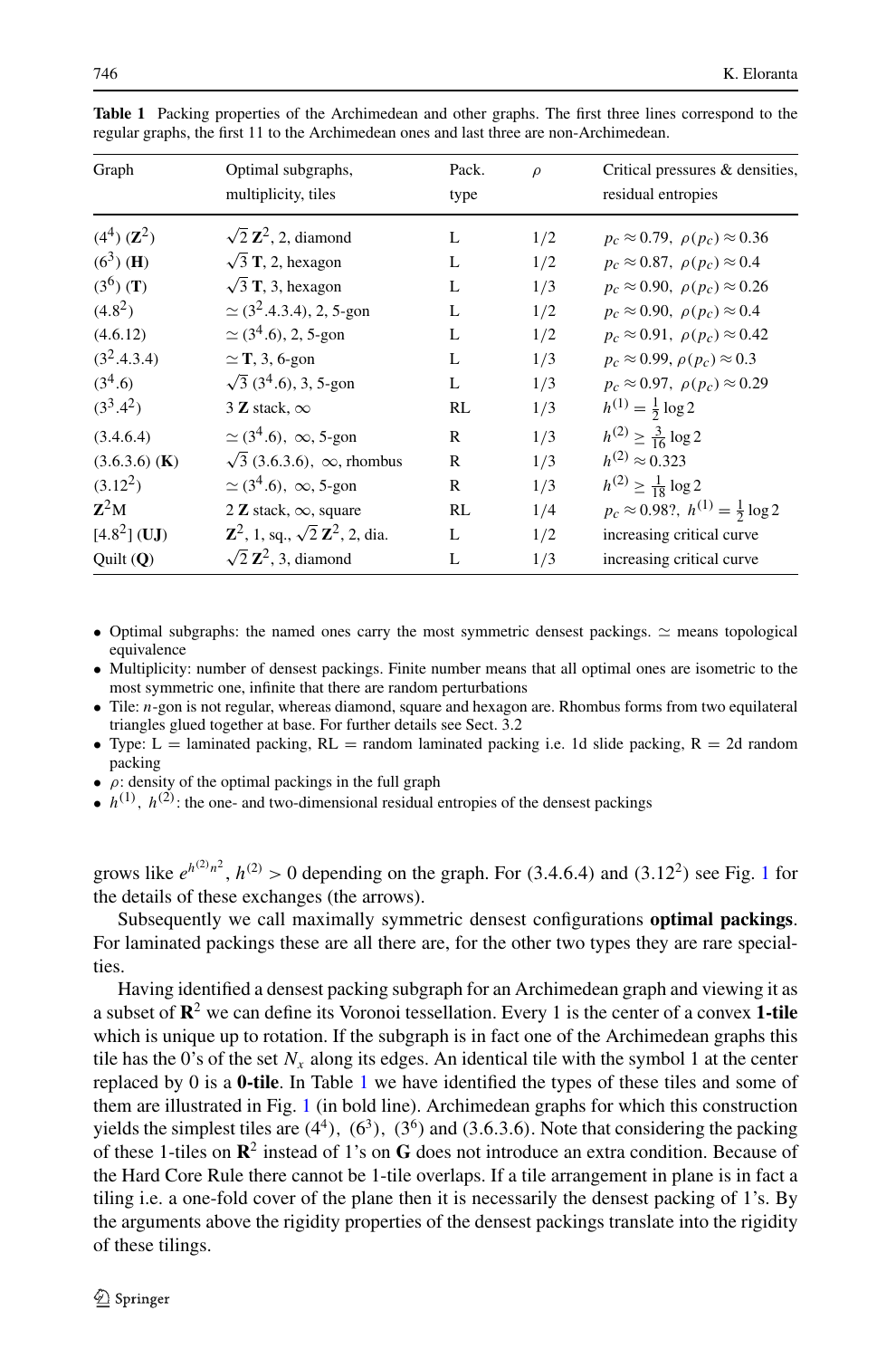# **4 Dynamical Packing with a PCA**

We now introduce a dynamics that enables us to generate increasingly dense packings in all our set-ups. This yields further insight into their nature and in particular will clarify the nature of the three qualitatively different packing classes identified in the previous section.

Compatible with the Hard Core Rule the configurations can be changed locally according to the following local

**Update** If there is at least one 1 on  $N_x$  then the symbol update at x is 0, otherwise it is 1 *with probability p independently of the updates outside*  $N_x \cup \{x\}$ . *Denote this random local map from*  $N_x$  *to*  $\{0, 1\}$  *by*  $f_p$ .

Instead of the probability *p* a related quantity called the activity (fugacity,  $z = p/(1 - p)$ ) can be used. Sometimes it is taken to be sublattice dependent corresponding to sublattice preference (akin to an external field in the Ising model). We do not consider this variation; our rule is uniform over the lattice. Its a simple but important result that the update, when nontrivial, is an irreducible action on the configurations:

**Proposition 3** *For*  $0 < p < 1$  *the Update can transform any legal finite configuration to any other such configuration with a finite number of steps*.

*Proof* Given any legal finite configuration, there is a positive probability that it will be transformed by the update in one step to the all-0-configuration. Since this operation is reversible for the given  $p$  any two such configurations can thus be transformed to each other with positive probability in two steps.  $\Box$ 

An efficient way of generating all legal configurations from any given configuration can be given once the subgraphs carrying the optimal configurations have been identified (as in Table [1\)](#page-5-0):

- 1. Take any initial configuration on *G* (legal or not).
- 2. Pick any optimal subgraph and apply the Hard Core Update at neighborhoods centered at its vertices to generate an updated configuration on the subgraph.
- 3. Cycle through all the optimal subgraphs in turn using the rule in 2. Once this is done all vertices of the graph have been updated.
- 4. Combine the subgraph configurations into a global configuration on *G* (which will now be legal).

The global map  $F_p: X_G^{hc} \to X_G^{hc}$  defined by steps 2-4 is our Probabilistic Cellular Automaton (PCA). Iterating it will relax the initial configuration to a Gibbs state on  $X_G^{hc}$  (a measure of maximal entropy on configurations compatible with the Hard Core Rule).

*Example* On **T** the three sublattices are shifts and tilts of  $\sqrt{3T}$ , call them dot, circle and ring sublattices (optimal sublattices, identified this way in Fig. [1](#page-2-0)). If we take e.g. all-1 initial state on **T** (illegal) and choose first to update the dot sublattice, it will become all-0 independent of  $p$  (since circle and ring are still all-1 and  $N_x$  consists of them for each  $x$  in dot sublattice). In step 3 dot and circle will in turn update the ring sublattice the same way to all-0 (due to 1's on circle). This is followed by circle being updated by dot and ring according to the probability  $p$ . After the first full cycle through the three sublattices the subconfigurations combine to a legal configuration.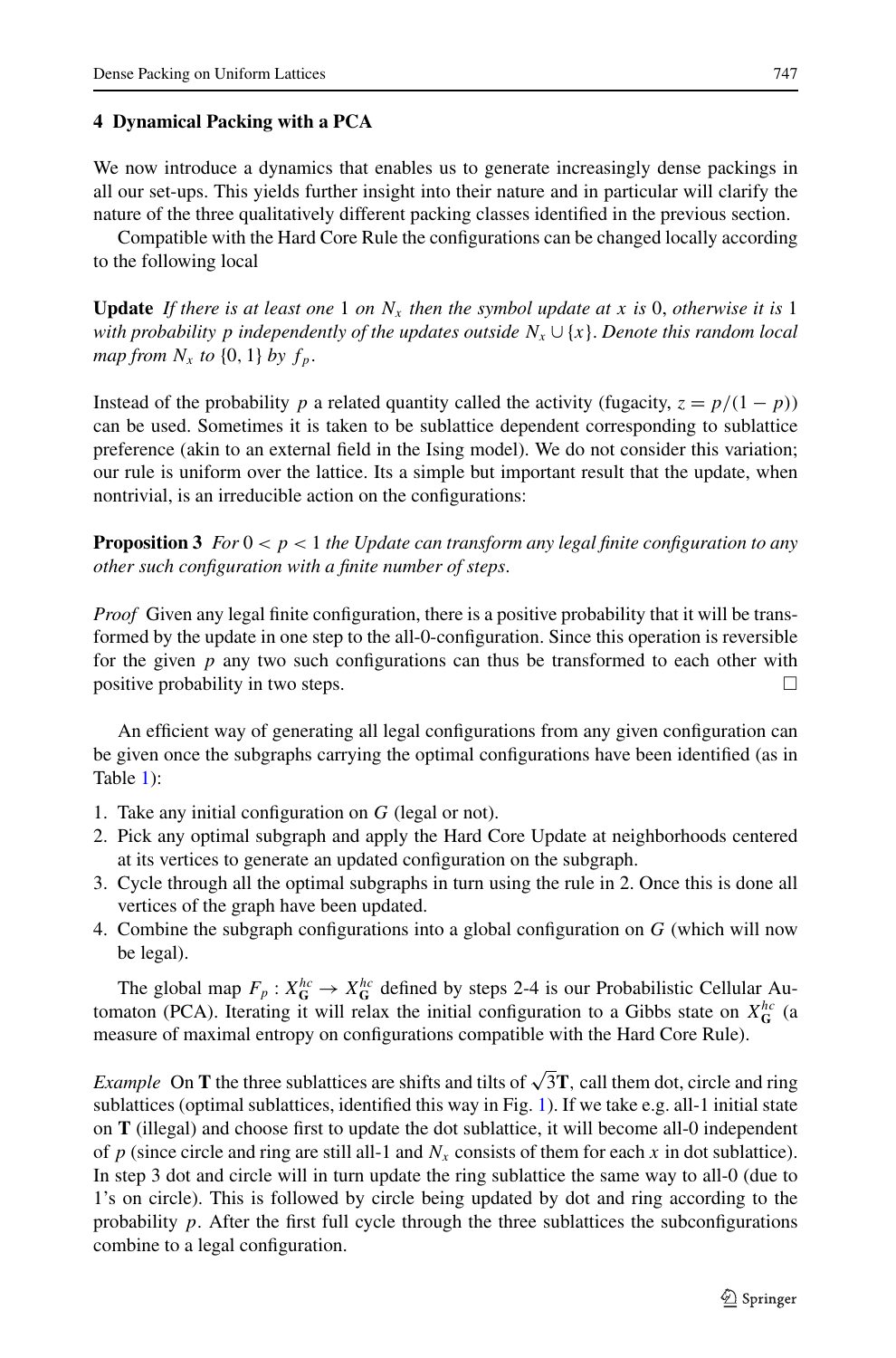Among our graphs either two or three sublattices are involved in the iteration except for **Z**2M*,* which cycles through four sublattices.

By the Proposition the action of the non-trivial PCA is irreducible on the set of Hard Core configurations. Hence in particular this algorithm can be used to generate all configurations from one sample (in a finite number of steps for a finite lattice).

It is natural to view the update probability  $p$  as the **packing pressure**: the PCA with higher  $p$  is just simply squeezing more 1's into the available slots. In terms of the auxiliary tilings just introduced we fill in new 1-tiles centered on the subgraph being updated if the rest of the 1-tiles allow i.e. if no overlaps result.

## **5 Criticality and Noncriticality in Packing**

The PCA above has been coded for our set of lattices and we will present here the results from the relaxation study. Apart from the square and triangular lattice cases which can be found in the literature the subsequent data is from our runs.

The aim here has not been great numerical accuracy but rather in verifying the critical behavior with a reasonable estimate for the critical parameter *p*. We have used the following sequential procedure. First we relaxed on a small (about  $50 \times 50$  sites) toral lattice to see if  $p_c < 1$ . If so we then obtained a better estimate for  $p_c$  on a larger toral lattice (at least  $200 \times 200$ ). Finally we employed "worst case" initial conditions. In the subcritical regime we relaxed initial conditions filling completely one of the sublattices to see if the sublattice densities converged to a common value. In the supercritical case we used Bernoulli initial distribution with density of 1's approximately  $\rho(p_c)$  and observed if the densities on the sublattices asymptotically diverged. This procedure was done with an increasing/decreasing sequence of *p*'s in the sub/supercritical case respectively to obtain a bracket for *pc.*

#### 5.1 Regular and Other Lattices with Laminated Packings

The model on  $\mathbb{Z}^2$  is sometimes referred to by the name the Hard Square Gas. The squares are actually diamonds of side length  $\sqrt{2}$  that we have identified above, in Table [1](#page-5-0) and in Fig. 2. The critical value for  $p, p_c \approx 0.79$  was computed to high accuracy in [\[2\]](#page-14-0) and the Dobrushin-Shlosman criterion for phase uniqueness  $([8])$  $([8])$  $([8])$  was applied in [[16](#page-14-0)] to provide a rigorous lower bound. Below the critical probability the model is ergodic, above the dynamics preserves two Gibbs measures assigning different probabilities on the two sublattices.

On the honeycomb lattice **H** the dynamical behavior is similar to the square lattice case (for criticality proof see [\[15\]](#page-14-0)). Here the geometry is as indicated in Fig. [1:](#page-2-0) hexagonal 1-tiles on two triangular lattices. In the supercritical case the densities of 1-tiles are unequal on the two sublattices whereas in the subcritical case they converge to a  $\rho(p)$ . Figure [3](#page-8-0) shows a typical relaxation of these densities in the subcritical regime. The mirror-effect in the graphs



**Fig. 2** The Probabilistic Cellular Automaton on  $Z^2$  diamond tiles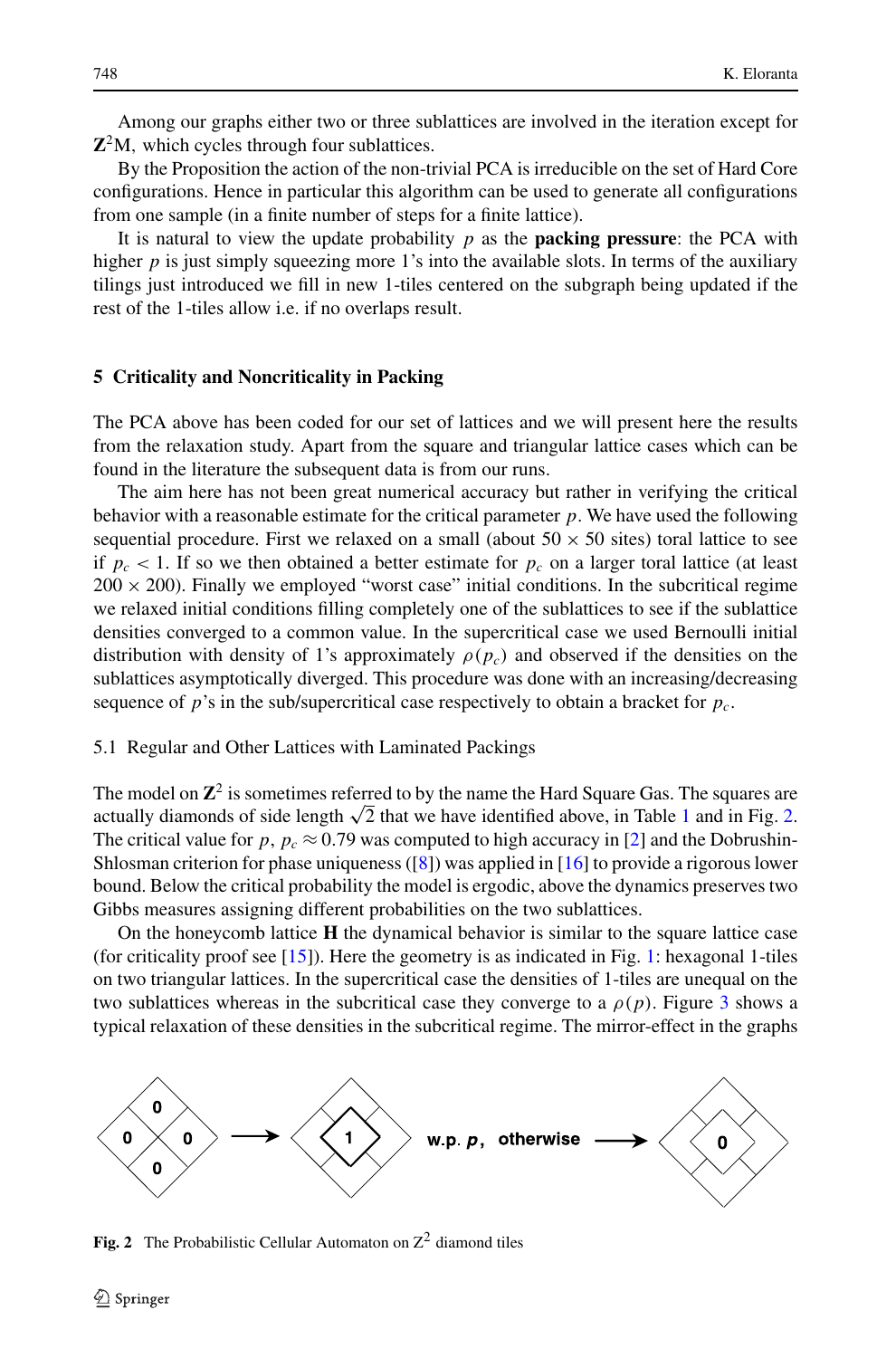<span id="page-8-0"></span>



is due to the fact that a high packing density ( $\rho \approx 0.384$ ) has been attained and preserved in spite of the fluctuations around the equilibrium level. The graph shows 5.000 step evolution on a toral universe of about  $200 \times 200$  lattice sites.

On the triangular lattice **T** the model corresponds to the Hard Hexagon Model of [[1\]](#page-14-0). It is known that beyond  $p_c \approx 0.92$  there is a three way sublattice split into identical but thinner triangular lattices supporting the hexagons. Our runs indicate that the highest density of a packing that does not yet reveal the sublattice parity is approximately 0.26.

Our simulations on  $200 \times 200$  site (sometimes bigger) toral lattices established that on the lattices  $(4.8<sup>2</sup>)$  and  $(4.6.12)$  the two sublattice alternatives carrying the densest packings emerge above critical values  $p_c \approx 0.9$  and 0.92 respectively. In the case of lattices (3<sup>2</sup>.4.3.4) and *(*34*.*6*)* three way splits take place approximately at the critical probabilities 0*.*99 and 0*.*97*.* The corresponding critical densities are listed in Table [1.](#page-5-0)

# 5.2 Embedded Voter Rule

The critical behavior in the cases above seems to result from a common underlying structure. In short in these models one can identify a sublattice on which the square of the update is behaving essentially like a slightly asymmetric **voter rule**.

Suppose that we have configurations from  $\{0, 1\}^{\mathbb{G}}$  and a finite neighborhood *N*. The classical majority voter rule has the following basic properties (see e.g. [\[12\]](#page-14-0)).

- If *N* has  $n_s$  copies of *s* then the update to this symbol takes place with a non-decreasing probability  $p(n_s)$ . If  $n_s > |N|/2$  then  $p(n_s) \ge n_s/|N|$  i.e. the update favors the majority. The update is symmetric in the symbols and if  $|N|$  is even then in case of a tie in N the symbol is updated without a bias i.e. w.p. 1*/*2*.*
- The updates in disjoint neighborhoods are independent.

Intuitively these mean that the interpolated graph of the function  $p(n)$  is " $\int$ -shaped", symmetric with respect to  $(|N|/2, 1/2)$  and hits the corners  $(0, 0)$  and  $(|N|, 1)$ .

Consider the map  $f_p^2$  on the honeycomb lattice. It is a random map from a 7-tuple to the set  $\{0, 1\}$  $\{0, 1\}$  $\{0, 1\}$ . The 7-tuple is the dotted subset on the  $\sqrt{3}$ **T** sublattice as illustrated in Fig. 1. the set {0, 1}. The 7-tuple is the dotted subset on the  $\sqrt{31}$  sublattice as inustrated Similarly  $f_p^2$  e.g. for  $\mathbb{Z}^2$  is supported by a 3 × 3 diamond on a  $\sqrt{2}\mathbb{Z}^2$  sublattice.

Now take  $p = 1$  and plot the fraction of neighborhoods that yield update 1 under  $f_1^2$  as a function of the number of 1's in the neighborhood (the 7-tuple or 9-tuple identified above). These have been plotted in Fig. [4a](#page-9-0) and [4b](#page-9-0), the leftmost graphs in each. The graphs clearly have the same qualitative character as the voter curves except that they favor the update 1 even stronger resulting in slight asymmetry.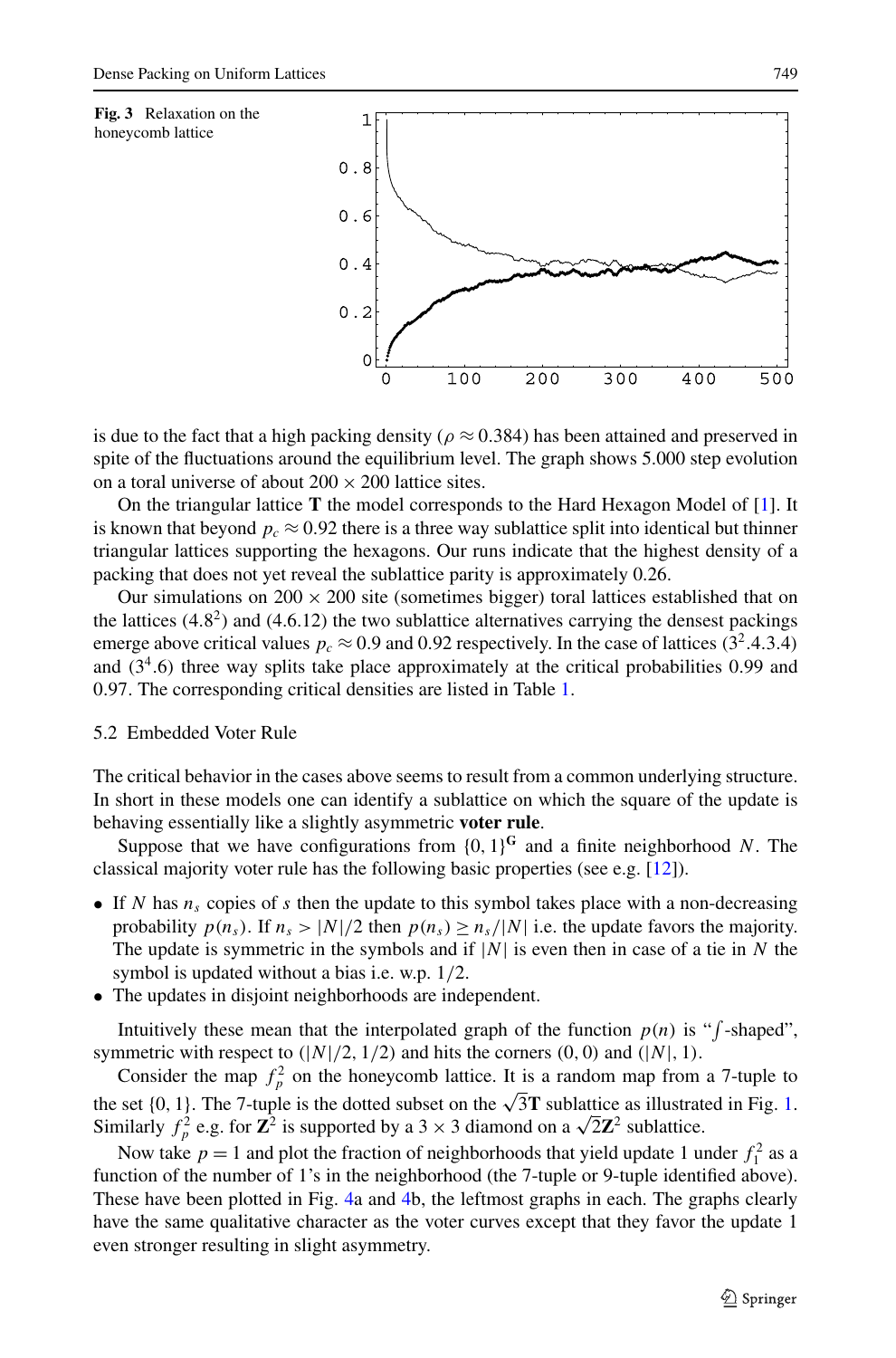<span id="page-9-0"></span>

**Fig. 4 a, b** Voter curves for H, T,  $Z^2$  and  $Z^2M$  (2) graphs (*left to right*)

In the triangular lattice case the set-up is slightly more delicate. In Fig. [1](#page-2-0) the dots, circles and rings in a hexagonal array identify the 19-tuple from which the update to the center dot is determined. In this case we consider the restriction  $f_{\bullet}^2$  of  $f_1^2$  to the dot sublattice. This map from a 7-tuple is again a voter-type map as seen in Fig. 4a, right. The other sublattices work identically.

The key idea here is that the voter rule is known to be critical  $[12]$  i.e. depending on the steepness of the graph of  $f^2$  around  $|N|/2$  there is  $p_c < 1$  s.t. above it the dynamics becomes nonergodic.

It is easy to see that for  $f_p^2$ ,  $p \approx 1$ , the update probability closely approximates the three curves above. Each one of them is for high *p* a rule that favors the 1's to take over one of the sublattices thereby blocking the 1's from the other sublattices. Hence the criticality in these models seems to coincide with the criticality of the majority voter rule.

## 5.3 Slide Packings

Among the Archimedean graphs our model on  $(3^3.4^2)$  is exceptional. Table [1](#page-5-0) indicates that its high density characteristic property is the randomness in the lamination i.e. stacking of 3**Z** densest packings. We now investigate this phenomenon by going into a slightly richer lattice set-up.

Let us reconsider the **Z**<sup>2</sup> lattice with the Moore neighborhood i.e. with neighborhood set extended to the nearest eight neighbors in the Euclidean distance on  $\mathbb{R}^2$ . The neighborhood graph is not planar anymore since the graph edges of the diagonals do not intersect.

In the hard core model on this graph the 1-tiles are  $2 \times 2$  squares. There are four maximally symmetric tilings each supported by a copy of  $2 \mathbb{Z}^2$ . They are optimal packings but not the only ones. In such a packing we can pick any column/row with a 1 in it and shift the entire column/row by  $\pm 1$  lattice sites. This is exactly the kind of behavior that distinguishes the model on  $(3^3.4^2)$ , too.

But  $\mathbb{Z}^2M$  is a bit more subtle. After shifting one column we can still slide in similar fashion any other column but none of the rows. This obviously generates an infinite number of configurations that are all densest possible. The one-dimensional entropy  $h_1 = \lim_{n \to \infty} \frac{1}{n} \ln 2^{n/2} = \frac{1}{2} \ln 2$  is the exponential growth rate of the number of these configurations from infinite strips of width/height *n* lattice sites.

In terms of packing the optimal ones are still all laminated packings but somewhat nontrivially so. A pair of sublattices that are exactly one unit lattice shift (vertical or horizontal) from each other can together support a perfect tiling whereas a pair of sublattices that are one horizontal and one vertical unit shift from each other can not. Because a random mixing of the two sublattices is allowed (as in the counting above) now essentially all of the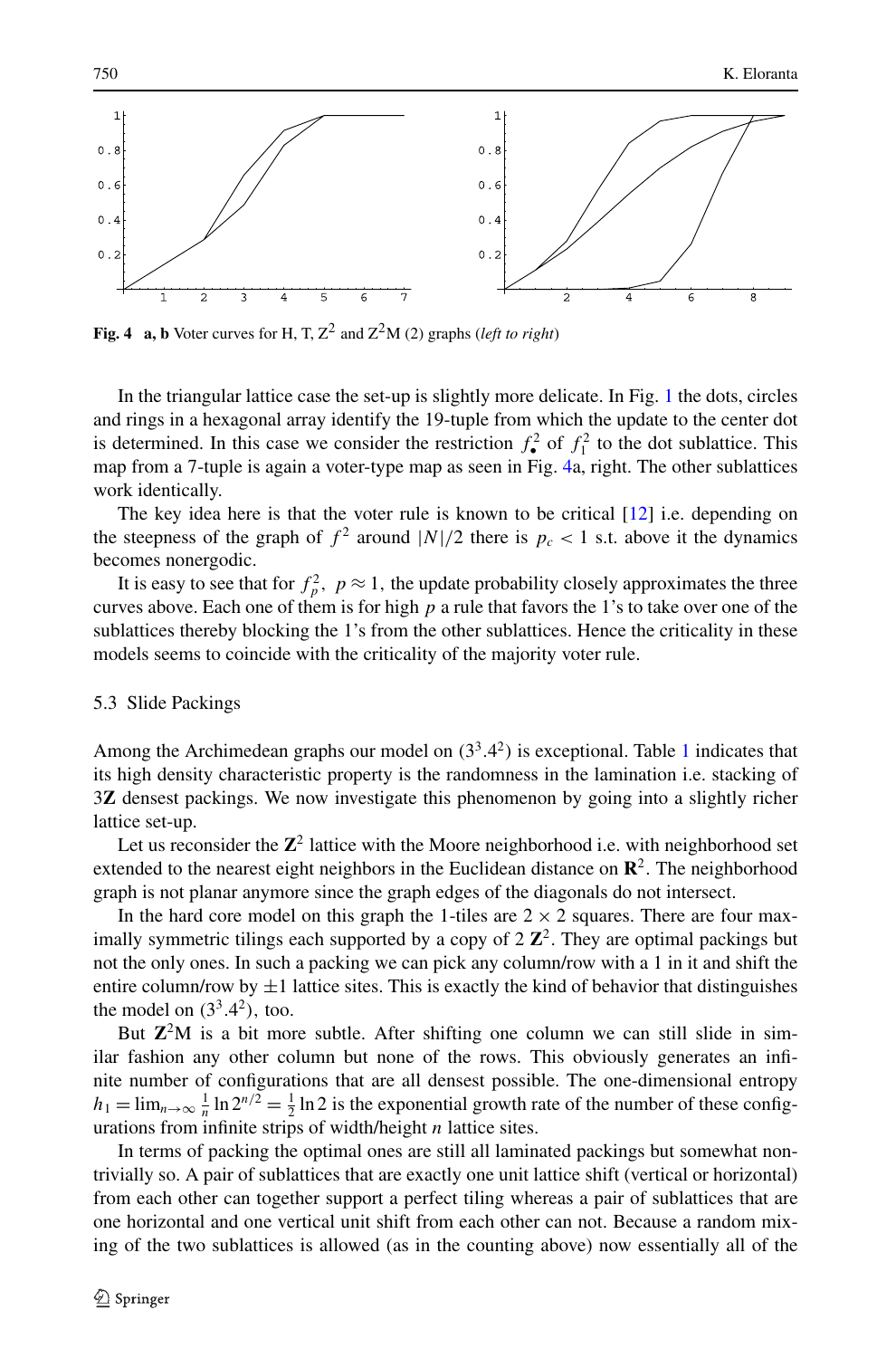



**Fig. 5** a, **b**  $Z^2$  lattice with Moore neighborhood squared and a supercritical state.  $(p = 0.992, 200 \times 200$ torus, 10.000 iterates from B(1/8))

optimal packings are disordered laminated packings. Some of their (non)ergodic properties were analyzed in [\[9](#page-14-0)].

From the above we can expect that the equilibrium of the PCA evolutions when  $p \uparrow 1$ is more complex than in the previous cases. This is indeed the case and in particular understanding the critical behavior becomes more challenging. There are an infinite number of ground states but in fact the only critical transition is between the two possible "orientations" of the ground state. This has caused significant difficulty in earlier studies (like [\[3](#page-14-0)], where restriction to an infinite cylinder broke the symmetry thereby obscuring the criticality analysis. For a more recent analysis of this model see e.g. [\[13\]](#page-14-0)).

In our simulations there seemed to be clear phase segregation above the approximate threshold  $p_c = 0.98$ . There a pair of sublattices take over i.e. the tiles increasingly concentrate on them deserting the two others. The pairing is forced by the structure of the densest packings above. 1-tile configurations on such a sublattice pair combined can together achieve arbitrarily good cover of  $\mathbb{R}^2$  and indeed tile it.

Figure 5b illustrates the near equilibrium configurations on the four sublattices in the supercritical regime ( $p \approx 0.992$ ). The four possible sublattice matchings are the pairs next to each other in the same row or column in the  $2 \times 2$  array shown. Clearly here the two dominant ones are the ones on top row which superimposed to each other approximate fairly well the  $p = 1$  limit of a row shifted disordered tiling.

One should expect the voter mechanism to be more complex in the context of the  $\mathbb{Z}^2M$ lattice. As we have seen, there any one of the four sublattices can support only a single densest packing (one of the maximally symmetric ones), whereas there are four pairs of sublattices that can each support an infinite number of densest packings. The criticality emerges from the system's decision on whether the horizontal or vertical slides are allowed in these packings.

Figure 5a indicates the 25-tuple from which the center site is updated under  $f_p^2$ . Form now doublets from (horizontal) nearest neighbor dots (one black and one white).  $f_1^2$  induces a unique update map on these, denote it by  $f_{\bullet}^2$ . The entries of the doublet  $(\bullet \circ)$  as well as the update can be of the form  $(0, 0)$ ,  $(0, 1)$  or  $(1, 0)$ .  $f_{\bullet}^2$  is again a map from 9-tuples (of doubles) to  $\{0, 1\}^2$  and moreover by the Hard Core rule among the  $6 \times 3$  lattice points on which  $f_{\bullet}^2$  depends there are at most nine 1's.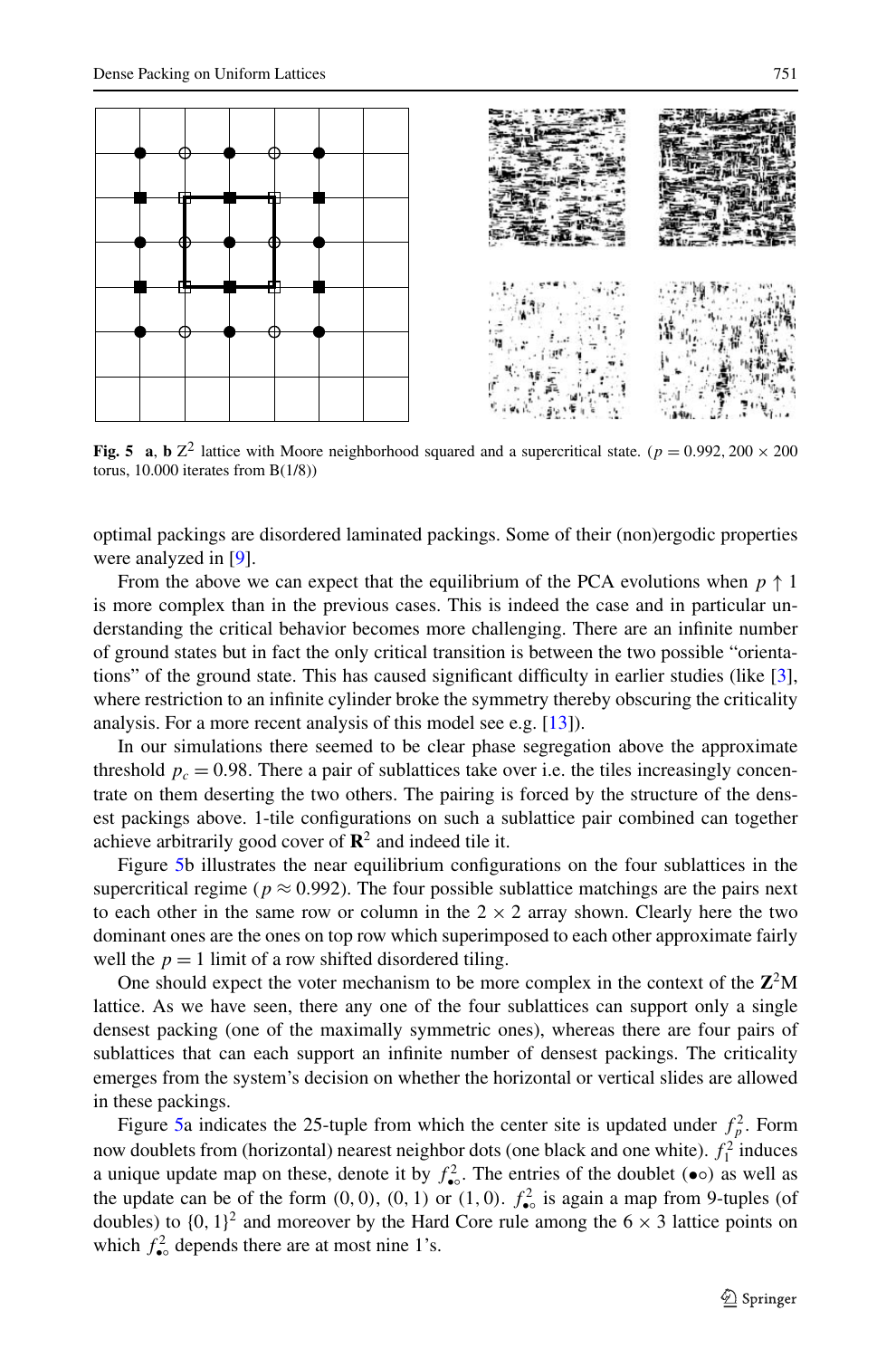The middle curve in Fig. [4](#page-9-0)b gives the fraction of  $3 \times 3$  non-overlapping doublet neighborhoods with  $k<sub>1</sub>$ 's in them that update to a doublet with 1 in it. This map is identical to the three maps considered above, only now we map horizontal doublets instead of singletons (individual lattice site values). The reason that one must consider  $f_{\bullet}^2$  instead of  $f_{\bullet}^2$  is that this map is independent of the horizontal slides in the configuration. It's graph indicates a weak majority voter character.

The rightmost curve in Fig. [4b](#page-9-0) is what one gets by restricting  $f_1^2$  to one sublattice alone. The map clearly fails to be majority voter-type. If one defines doublets by combining sublattices that are one horizontal and one vertical shift from each other the resulting map is not voter-like either. This is expected: this arrangement of 1-tiles leaves gaps in the packing and cannot prevail under high packing pressure.

The above seems to support observed critical phenomena in the models. It shows that a majority voter mechanism operates at the level of the optimal sublattices. There are caveats though. As seen from the graphs the  $f_1^2$  maps are not quite symmetric as they should be in the ideal voter rule. However this slight asymmetry actually favors the phase segregation. Spurious combinatorial phenomena may show up. There may e.g. be "instability" of the following kind: Consider  $f_1^2$  on  $\mathbb{Z}^2$  and suppose the center entry in the 3  $\times$  3 diamond is 1 and the rest of the entries are 0's. This neighborhood yields the update 1*.* But if the entry 1 is anywhere else in the neighborhood while the others are still 0's the update will be 0*.* Whether details of this kind can influence the global relaxation of the PCA for *p <* 1 will require further study.

## 5.4 Noncritical Packing

The third and perhaps the most interesting class of packings on a lattice are the 2-d random packings. This class seems to coincide with the noncriticality of the PCA, a connection of definite interest. The analysis here concentrates on the Kagomé case but we believe that the same principles apply verbatim to the three cases among the Archimedean set and beyond.

Kagomé lattice (**K**) is a 1*/*2-thinning of the triangular lattice obtained by removing every other lattice line in all of the three lattice directions. It has appeared in the context of a number of statistical physics models [\[1](#page-14-0)] and it turns out that here, too, it yields some interesting insight in to the nature of the high density packings on lattices.

Each lattice point has four nearest neighbors in a "hour glass" formation. If we would choose the 1-tile to be a hexagon with  $N_x$  among its vertices these hexagons distributed according to the 1's from a legal configuration could never overlap, but they would not form a tiling either. However if one extends the hexagon to a rhombus with long axis aligned to the vertical axis of the hour glass, then these 1-tiles cannot ever overlap and moreover will form a tiling for the densest packing (a rhombus is two equilateral triangles glued together at their base). This construction immediately implies that the maximum density of 1's on the lattice is 1*/*3*.*

The lattice divides in a natural way up to three identical sublattices, each of which is again a Kagomé lattice scaled by factor  $\sqrt{3}$  and rotated appropriately as indicated in Fig. [1](#page-2-0) (the dots, circles and rings identify the three sublattices). Each of these sublattices supports a rhombus tiling. The arrangement on the left, three rhombi forming a hexagon, can be viewed as a double covering set since with it one can cover the plane with one rhombus overlap between neighboring hexagons. All the rhombi in this cover are supported by the same sublattice (the dots). These three covers correspond to the most symmetric of the densest packings on the Kagomé lattice.

The three-tuple of rhombi forming a hexagon can be rotated by  $\pi$ . This **flip** is an example of a local move. In the new formation the rhombi are centered on the ring sublattice. Hence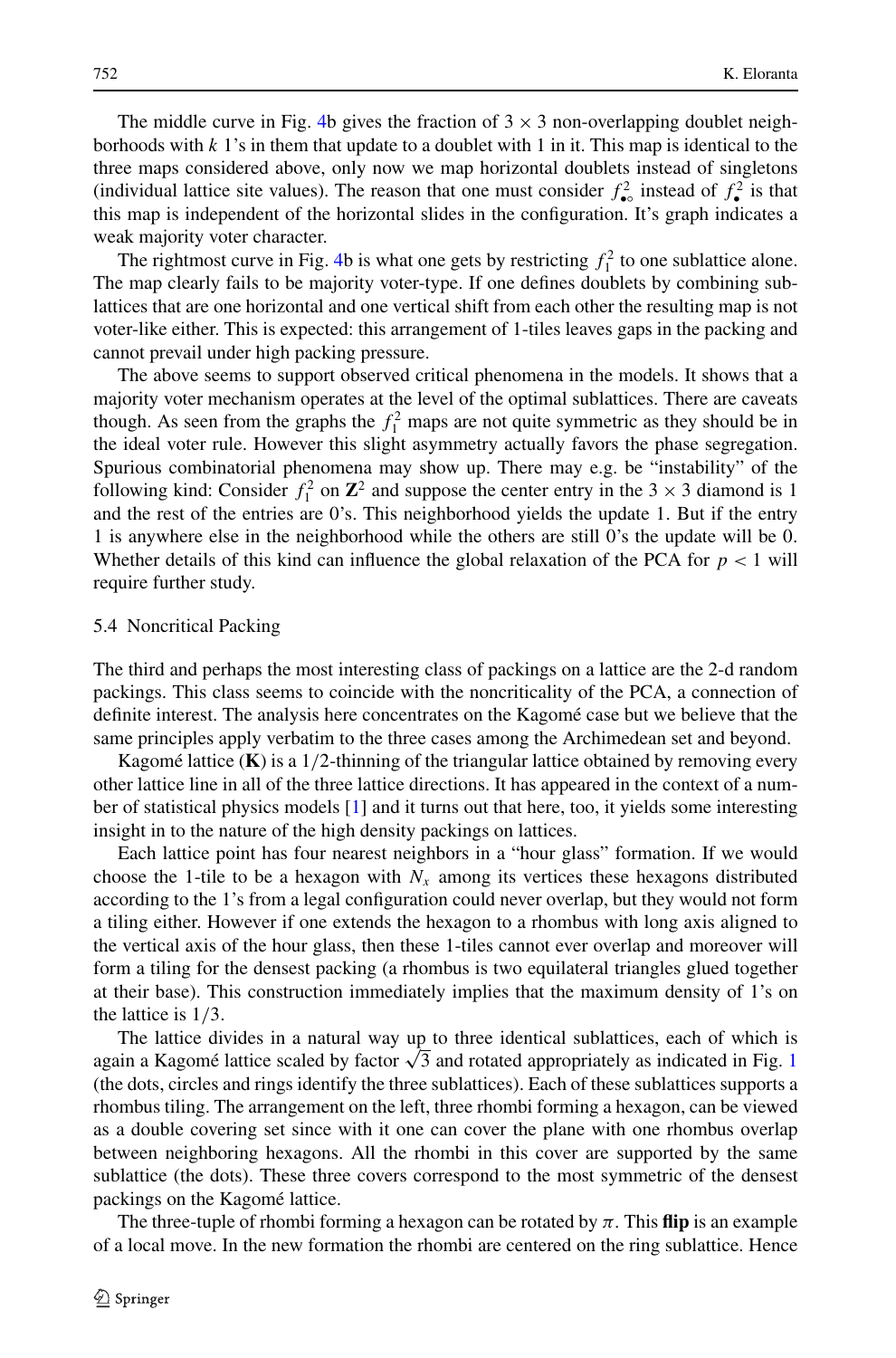in a domain containing *N* non-overlapping hexagons there are at least 2*<sup>N</sup>* different rhombus tilings. Indeed the exponential growth rate  $h^{(2)}$  of rhombus tilings (entropy per tile) can be shown to be

$$
\frac{1}{4\pi^2} \int_0^{2\pi} \int_0^{2\pi} \log\left(1 + e^{i\theta} + e^{i\phi}\right) d\theta d\phi
$$

(which cannot be evaluated in closed form but is approximately 0.32306, see [[7,](#page-14-0) [17,](#page-14-0) [18](#page-14-0)]. The set of rhombus tilings is closed under flips in the sense that any two tilings can be reached from each other through a finite sequence of flips (for a most general result in this direction see [\[14\]](#page-14-0)).

The case at hand is very different from those in the previous sections including the  $\mathbb{Z}^2M$ . In the last one the number of densest packings in a square of  $n<sup>2</sup>$  vertices is asymptotically  $e^{h^{(1)}n}$  whereas in the Kagomé case it is  $e^{h^{(2)}n^2}$ . The reason for this is that on **Z**<sup>2</sup>M all the packings are still laminated whereas on Kagomé this is not the case: if weighted uniformly almost all of them are disordered without any periodic structures left in them. In other words in this class the densest packings are generically random packings.

The relaxation dynamics of the Hard Core PCA defined on Kagomé lattice is unlike in the cases above. There is no majority voter mechanism to favor any sublattice and there is no critical value for the packing pressure p. In our simulation runs (about  $200 \times 200$  site tori) the relaxation appeared to be exponentially fast for all  $p$  and the limiting configuration was evenly distributed on the three optimal sublattices. This is to be expected: the equilibrium measure should be the unique measure of maximal entropy since this is unique even at the  $p = 1$  limit (where it is the uniform measure on the optimal packings, additionally also invariant under the flips).

Hard core on *(*3*.*4*.*6*.*4*)* and *(*3*.*122*)* are qualitatively similar to the above in high density packing. Figure [1](#page-2-0) indicates densest packings with  $\rho = 1/3$ . Both admit 2d random perturbations with the indicated local moves (arrows). We have computed the entropy bounds in Table [1](#page-5-0) for *(*3*.*4*.*6*.*4*)* from the independent choices on the period parallelogram (three inside the shaded indicated domain) and for  $(3.12^2)$  from the rotations in density  $1/2$  12-gons in the period parallelogram.

# 5.5 Extensions: Union Jack and Quilt Lattices

Union Jack (**UJ**) is derived from the unit square lattice by adding the ascending and descending diagonals. It can also be obtained as a dual of the Archimedean lattice *(*4*.*82*)* (i.e. it corresponds to the Laves tiling  $[4.8^2]$ , see  $[11]$ ). Quilt, **Q**, for which we do not know a more standard name, is the thinning of the Union Jack when one removes every other ascending and descending diagonal. These lattices are illustrated in Fig. [6](#page-13-0)a and b.

The interest in these lattices stems from the fact that they refine  $\mathbb{Z}^2$  in two new ways and in the process bring along a novel type of 1-tile. In the case of the Union Jack lattice it is a unit square (hence having half the area of the diamonds) and in Quilt another diamond.

Our update rules will now have two parameters, the probabilities  $p_4$  and either  $p_8$  or  $p_6$ . The index refers to the degree of *x*, squares having four and diamonds eight/six neighboring sites on their boundaries in this lattice in Union Jack/Quilt respectively.

The model with  $p_4 = 0$  is the Hard Square Model. The critical behavior on both lattice set-ups extends to the  $p_4 > 0$  regime. In simulations the phase diagram appears approximately like in Fig. [6c](#page-13-0), the curves separating the sub- and supercritical phases. The curves should be above the  $p_c \approx 0.79$  horizontal line, increasing, reaching the northeast corner and be ordered as shown for the two models. Our simulations (on  $100 \times 100$  torus) support these claims, which can also be heuristically argued but we do not have a rigorous argument.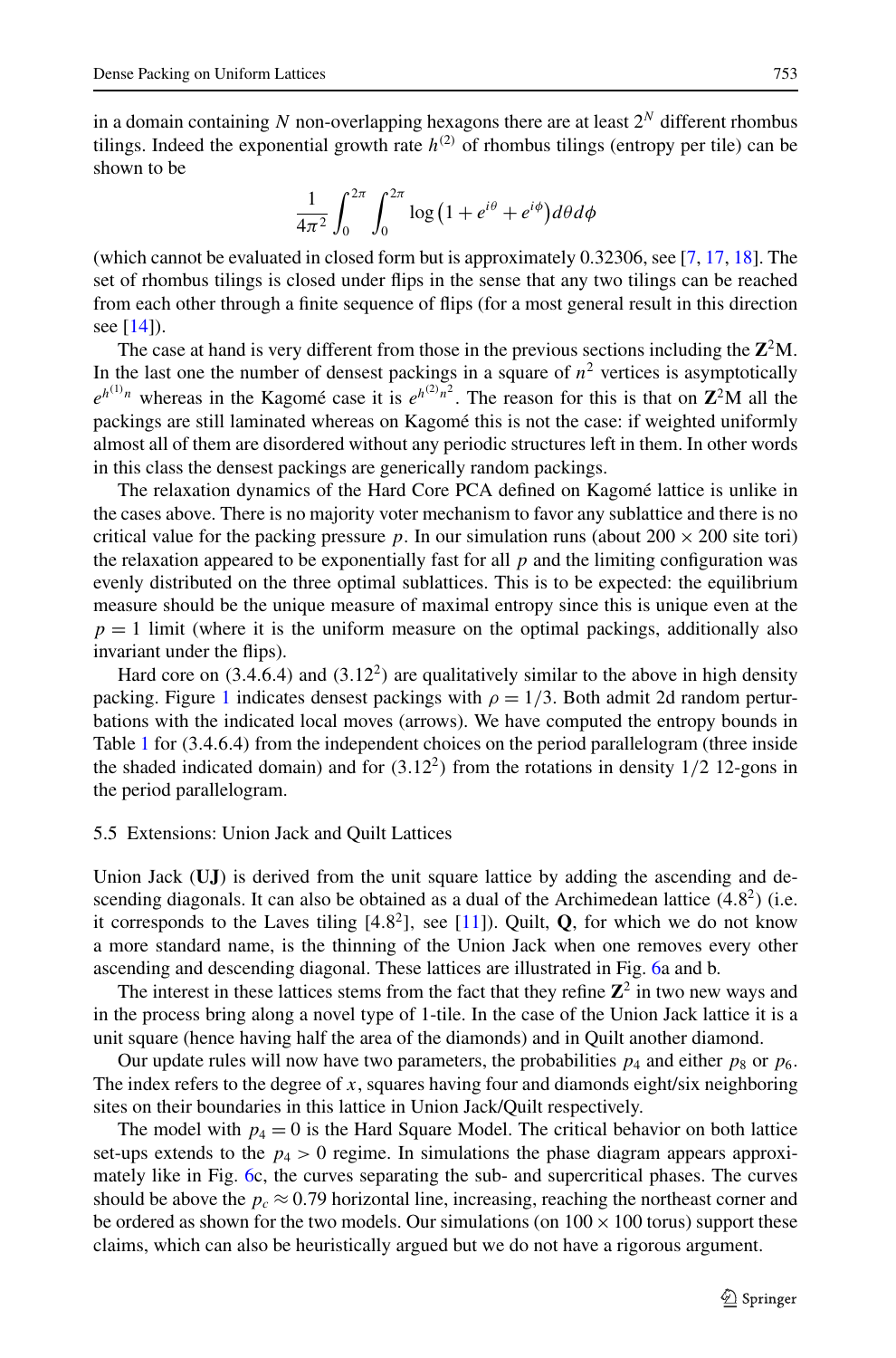<span id="page-13-0"></span>

**Fig. 6 a**, **b**, **c** Union Jack and Quilt graphs with tiles. The approximate critical curves

From the packing point of view Union Jack lattice is somewhat ambiguous since the squares and diamonds do not have same area. In the high density limit  $p_4$ ,  $p_8 \uparrow 1$  all-1squares arrangement should prevail. Hence among the optimal packings there should be a unique densest one (off  $p_8 = 1$ ). This behavior disappears in the Quilt lattice—the squares are there replaced by diamonds of degree four which are of equal area to the degree six diamonds. The optimal packings for the Quilt lattice are clearly the three sublattice tilings. No other perfect tilings exist in this set up.

The models on the Union Jack and Quilt lattices are for small  $p<sub>4</sub>$  just variants of the model on  $\mathbb{Z}^2$ . Consider again the 3  $\times$  3 diamond neighborhood on  $\mathbb{Z}^2$ . If in each of its  $2 \times 2$  subneighborhoods there is at least one symbol 1 then on can compute that whereas  $f_p^2$ yields update 1 on  $\mathbb{Z}^2$  w.p. *p*, on Union Jack the update with  $f^2_{(p_4, p_8)}$  will be 1 at least w.p.  $p_8(1 - p_4)^4$  and on Quilt at least w.p.  $p_6(1 - p_4)^2$ . Hence the update probability on both of these lattices is near to the square lattice case.

# **6 Conclusions**

In this paper we have studied the densest packings of 1's on certain planar lattices with the exclusion implemented by the nearest neighbor Hard Core Rule. The choice of uniform lattices was paramount: we wanted to investigate the most natural discrete analog of the densest packing of disks/spheres/hyperballs in the Euclidean world.

As we have seen a rather striking picture emerges; either there are only a few densest packings or there is an exponential number of them (in the size of the domain). This split is a consequence of the densest packing being either rigid or loose (i.e. the ground state having zero or positive 1d or 2d residual entropy as for example in the Ice model of Statistical Mechanics). This sparseness or richness of the set of the densest configurations in turn is a direct consequence of the existence of a local move. The lack of a local move implies long range order whereas the existence of a local move enables one to join densest finite patches into a densest global configuration.

The packing dynamics can be critical and the packing types are intimately related to this criticality/noncriticality in the generating PCA. In all our cases the lattices with rigid ground states (no local move) are approached via a critical transition when the packing pressure increases. Conversely when the set of ground states is rich enough, they can be piecewise glued together to a global one and a critical transition is not imposed on the model in the quenching of the PCA.

The processes involved here are quite subtle which is perhaps best indicated by the existence of the borderline critical case of slide packings. These are likely not to be combinatorial oddities—indeed they resemble a great deal the well known Barlow packing, the optimal